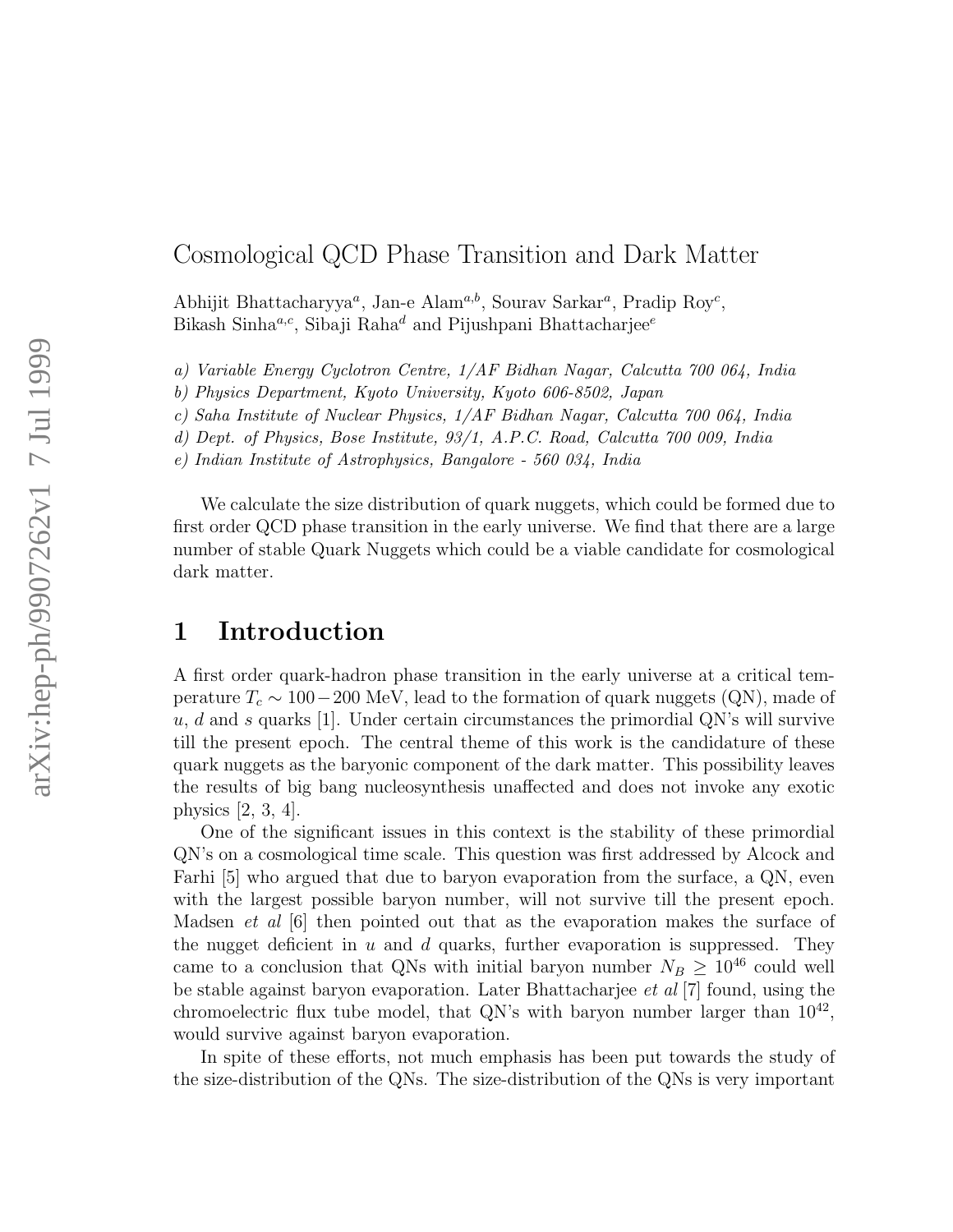in the context of their candidature as dark matter as it tells us the most probable size of a QN. The calculation of the lower cut-off in size tells us the minimum size and the baryon number content of a QN that we should look for. We will carry out these studies in the cosmological QCD phase transition scenario.

## 2 The size-distribution of quark nuggets

The evolution of the cosmological scale factor during the quark-hadron phase transition epoch is given by,

$$
R(t)/R(t_i) = (4r)^{1/3} \left[ \cos \left[ \frac{3(t - t_i)}{2t_c (r - 1)^{1/2}} + \cos^{-1} \frac{1}{2r^{1/2}} \right] \right]^{2/3}
$$
 (1)

where  $r = g_q/g_h$ ,  $t_c = \sqrt{3m_{pl}^2/8\pi B}$ ,  $t_i$  is the time when phase transition starts and B is the bag constant. (For details and explanation of all the terms see ref.  $[8]$ ).

In the coexisting phase, the temperature of the universe remains constant at  $T_c$ . In the usual picture of bubble nucleation in a first order phase transition scenario hadronic matter starts appearing as individual bubbles. With the progress of time, more and more hadronic bubbles form, coalesce and eventually percolate to form an infinite network of hadronic matter which traps the quark matter phase into finite domains. The time when the percolation takes place is usually referred to as the percolation time  $t_p$ , determined by a critical volume fraction  $f_c$ ,  $(f_c \equiv f(t_p))$  of the quark phase.

In an ideal first order phase transition, the fraction of the high temperature phase decreases from the critical value  $f_c$ , as these domains shrink. For the QCD phase transition, however, these domains should become QN's and as such, we may assume that the lifetime of the mixed phase  $t_f \sim t_p$ . The probability of finding such a domain of trapped quark matter of co-ordinate radius  $X$  at time  $t_p$  with nucleation rate  $I(t)$  is given by [9],

$$
P(X, t_p) = \exp\left[-\frac{4\pi}{3} \int_{t_i}^{t_p} dt I(t) R^3(t) (X + X(t_p, t))^3\right]
$$
 (2)

where  $X(t_p; t)$  is the coordinate radius of a bubble, at time  $t_p$ , which nucleated at time t.

For convenience, we define a new set of variables  $z = XR(t_i)/vt_c$ ,  $x = t/t_c$  and  $r(x) = R(x)/R(x_i)$ ; v is the radial growth velocity of a bubble. Then

$$
P(z, x_p) = \exp\left[-\frac{4\pi}{3}v^3 t_c^4 \int_{x_i}^{x_p} dx I(x) (zr(x) + y(x_p, x))^3\right]
$$
(3)

where

$$
y(x, x') = \int_{x'}^{x} r(x') / r(x \prime) dx \prime \prime \tag{4}
$$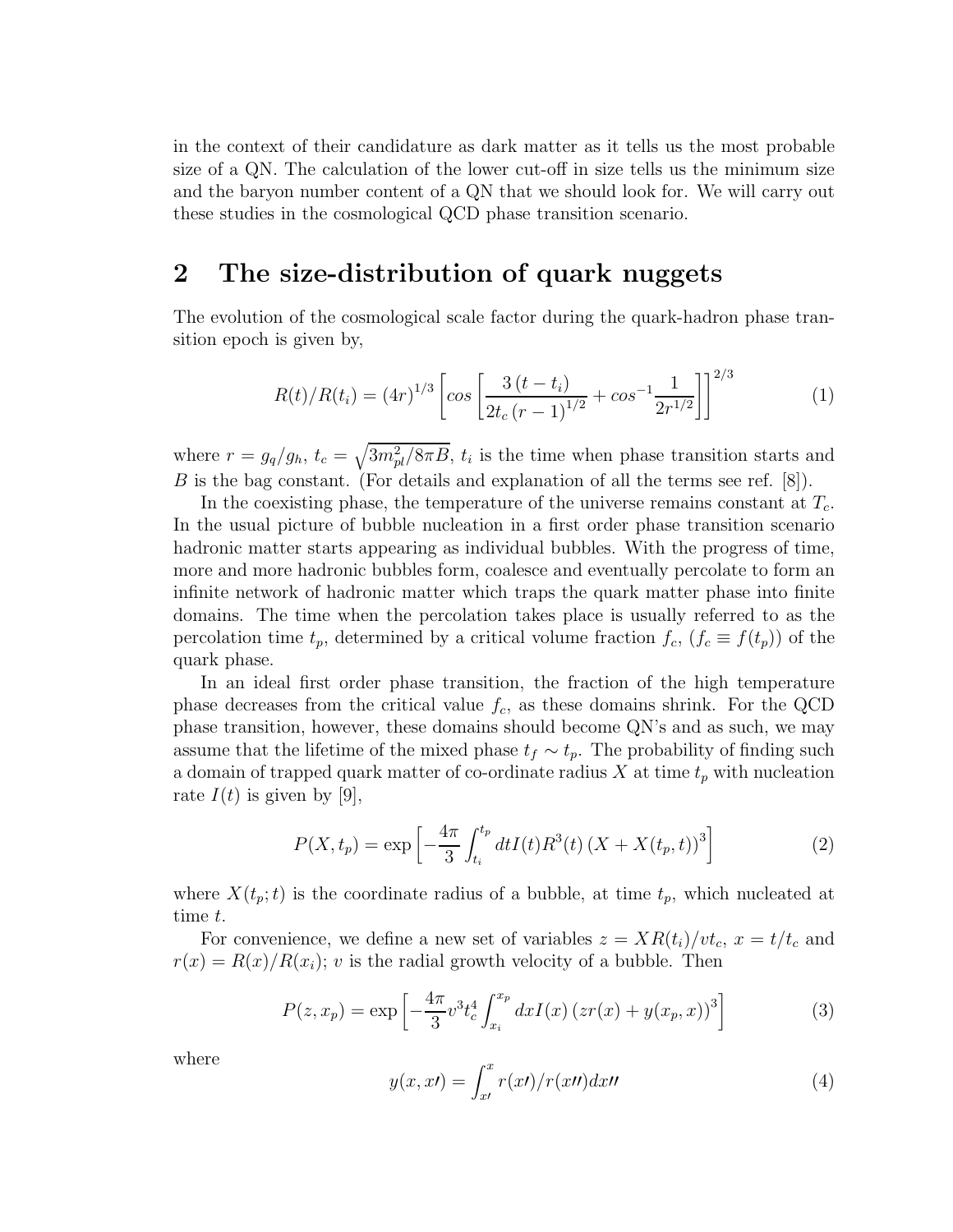In order to find the minimum size and the size-distribution of the QNs we follow the procedure of Kodama *et al* [9]. The distribution function, in terms of  $z$ , is given by[8, 9]

$$
F(z) = \frac{R^4(t_i)}{v^4 t_c^4} f(z)
$$
\n(5)

where

$$
f(z) = \frac{3 \theta(z-\alpha)}{4\pi\alpha^3} \left[ -P'(X-\alpha) - \frac{3P(X-\alpha)}{\alpha} + \frac{1}{\alpha^2} \int_0^\infty d\eta P(\eta + X - \alpha) \left\{ \lambda e^{(-\lambda \eta/\alpha)} + \omega e^{(-\omega \eta/\alpha)} + \bar{\omega} e^{(-\omega \eta/\alpha)} \right\} \right]
$$
(6)

The solution of the equation  $F(\alpha) = 0$  gives the minimum size,  $\alpha$ , of the quarknugget. The number of nuggets per unit volume is then

$$
n_Q = R^{-3}(t_p) \int_{\alpha}^{\infty} F(X) dX = R^{-3}(t_p) \int_{\alpha}^{\infty} \frac{R^3(t_i)}{v^3 t_c^3} f(z) dz \tag{7}
$$

The volume of each quark nugget is given by  $\frac{4}{3}\pi(zvt_c)^3$ . Since visible baryonic matter constitutes only ten per cent of the closure density ( $\Omega_B = 0.1$  from standard big bang nucleosynthesis), a total of  $10^{50}$  baryons will close the universe baryonically at  $T = 100$  MeV. We emphasize at this point that these QNs would not disturb the standard primordial nucleosynthesis results. Therefore, if we assume that the total baryon content of the dark matter is carried by the quark nuggets then,

$$
N_B = 10^{50} (100/T (MeV))^3 = V_H \frac{4\pi R^3(t_i)}{3R^3(t_p)} \rho \int_{\alpha}^{\infty} f(z) z^3 dz \tag{8}
$$

where  $V_H$  is the horizon volume and  $\rho$  is the baryon density inside each nugget. We have taken  $\rho = 0.15 fm^{-3}$  and  $v = 0.5$  in the present calculation. The above equations are then solved self-consistently to obtain  $\alpha$  and  $t_p$ . These values are then used to study the size-distribution of the quark nuggets. To calculate the size distribution of QNs we have used the nucleation rates proposed by Csernai and Kapusta [10].

Once the baryon density inside the nuggets is known one can easily translate from z to  $n_B$  (baryon number of a particular QN). In fig. 1 we have plotted the distribution of QN,  $f(n_B)$ , as a function of  $n_B$ . We see that for  $T_c = 100MeV$  there is no quark nugget below  $n_B = 10^{46}$  and above  $n_B = 10^{47.5}$ . For  $T_c = 150MeV$  there is no quark nugget below  $n_B = 10^{41.5}$  and above  $n_B = 10^{43.5}$ . Earlier studies [7] have shown that the nuggets having baryon number less than  $10^{42}$  will not survive till the present epoch. So all the nuggets for  $T_c = 100MeV$  will survive and some of the nuggets for  $T_c = 150MeV$  will survive.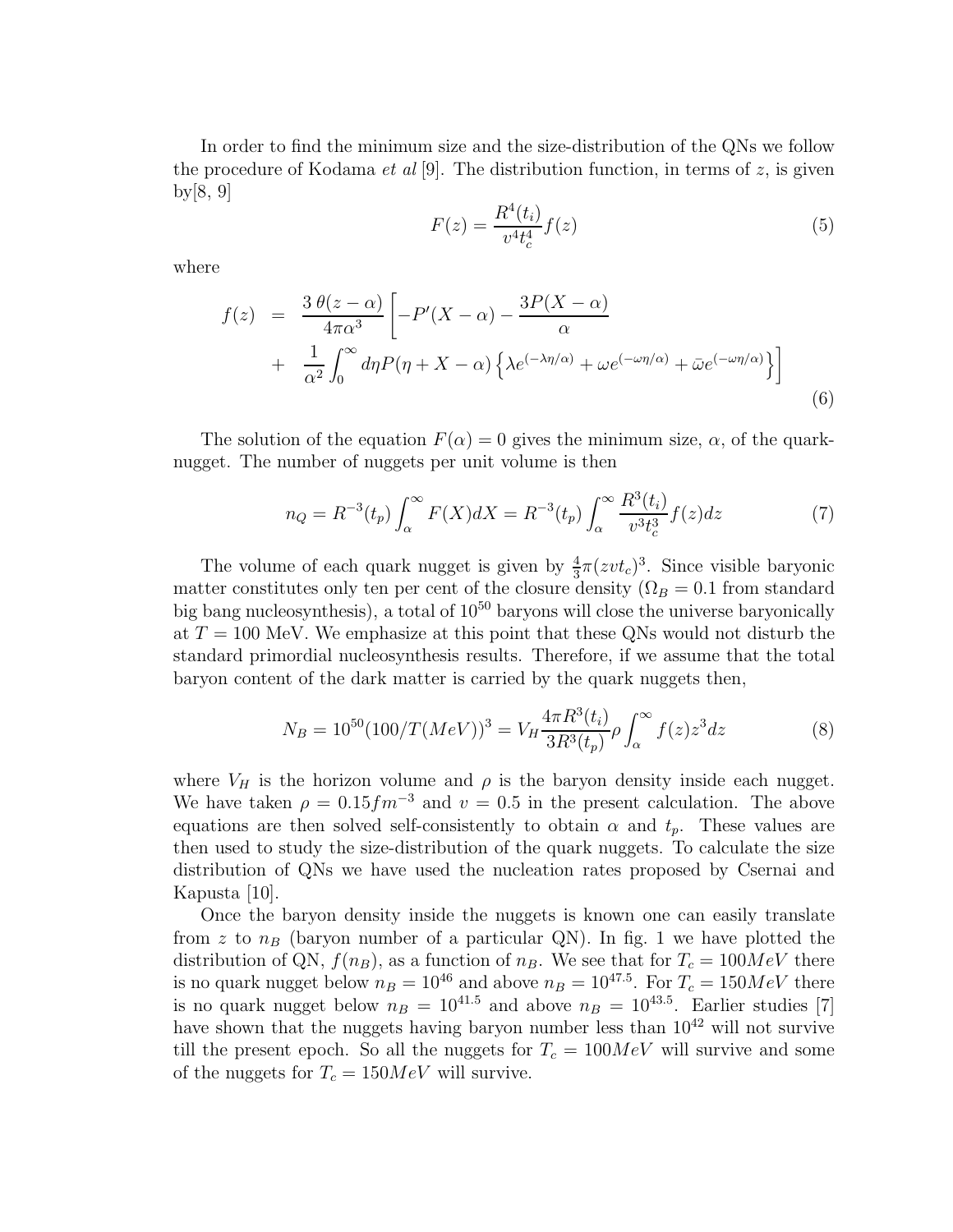

**Figure 1:** Distribution of QN,  $f(n_B)$ , as a function of  $n_B$  using nucleation rate proposed by Csernai and Kapusta. The value of surface tension is  $50MeV fm^{-2}$ .